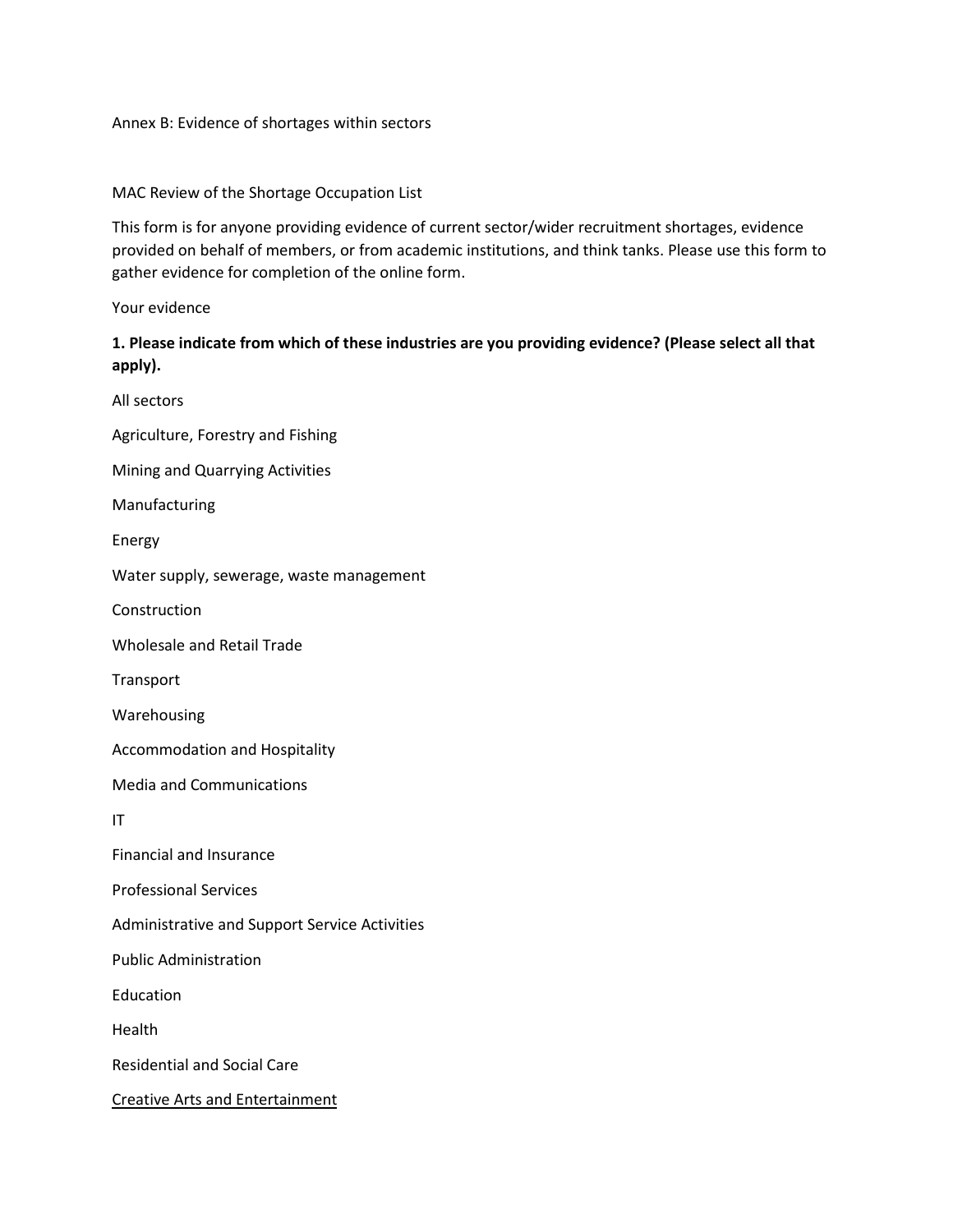Other (please specify):

Heritage sector (archaeology, conservation, museums, heritage attractions, construction, heritage science etc …)

**2. If you wish, you can provide details of individual jobs titles you/your members have found hard to fill in the boxes below (maximum of 10).** Please help us by matching the job titles you have provided with the closest standardised ONS job title and associated 4-digit occupation (SOC) code using the Office for National Statistics (ONS) Occupation Tool –https://onsdigital.github.io/dpclassificationtools/standard-occupational-classification/ONS\_SOC\_occupation\_coding\_tool.html. There is also space to list the sector(s) where shortages of candidates to fill these job titles has been most acute. If providing this information, please refer to the list in question 24.

1

| Job title                             | <b>Conservation architect</b>    |
|---------------------------------------|----------------------------------|
| Closest ONS job title                 | Conservator                      |
| Closest ONS occupation code (4 digit) | 2452                             |
| Sector(s) most affected               | Historic building conservation   |
| 2                                     |                                  |
| Job title                             | <b>Building conservator</b>      |
| Closest ONS job title                 | Conservator                      |
| Closest ONS occupation code (4 digit) | 2452                             |
| Sector(s) most affected               | Historic building conservation   |
| 3                                     |                                  |
| Job title                             | Conservation structural engineer |
| Closest ONS job title                 | Structural engineer              |
| Closest ONS occupation code (4 digit) | 2121                             |
| Sector(s) most affected               | Historic building conservation   |
| 4                                     |                                  |
| Job title                             | Millwrighting                    |
| Closest ONS job title                 | <b>Builder</b>                   |
| Closest ONS occupation code (4 digit) | 5319                             |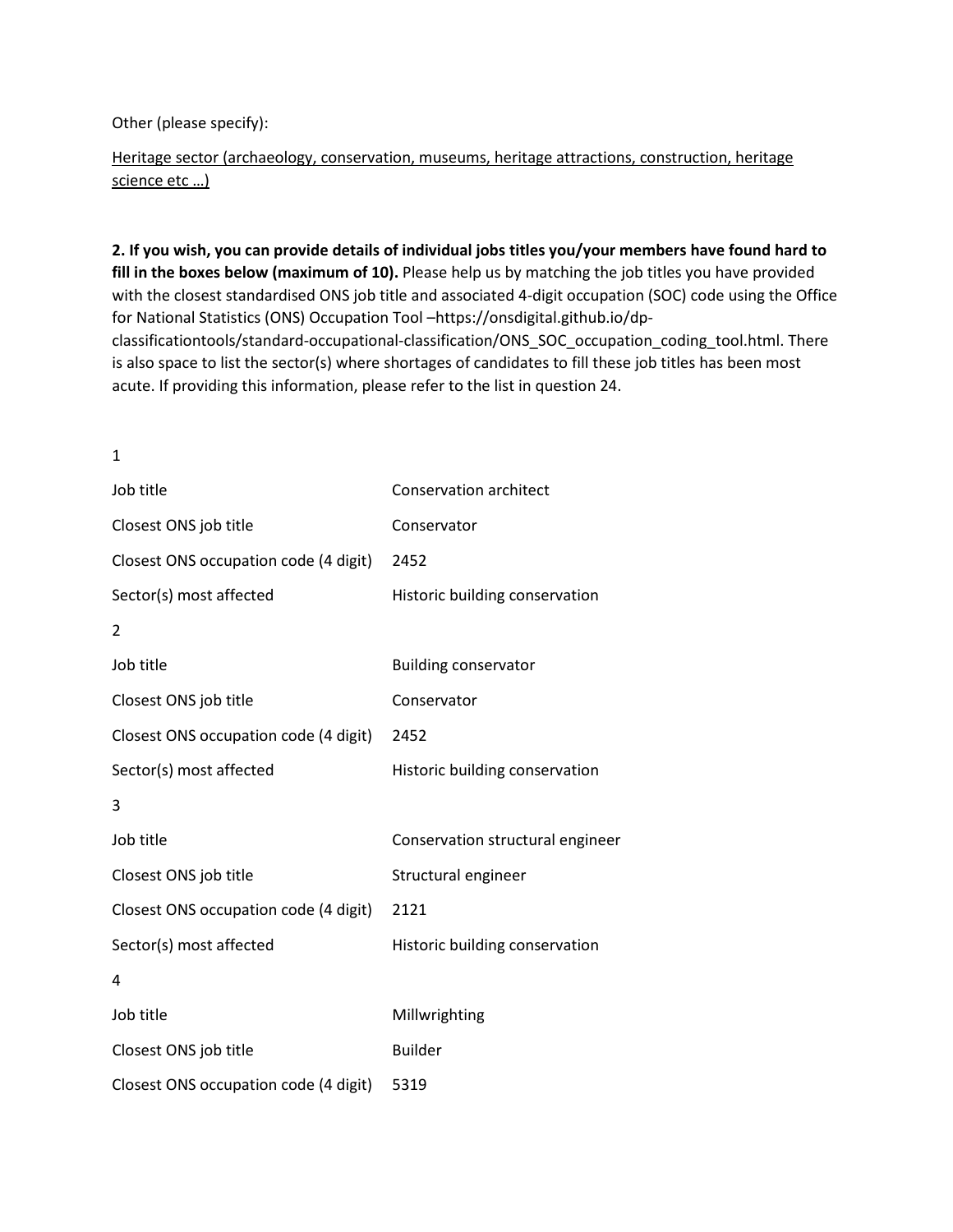| Sector(s) most affected               | Historic building conservation |
|---------------------------------------|--------------------------------|
| 5                                     |                                |
| Job title                             | <b>Traditional plasterer</b>   |
| Closest ONS job title                 | Plasterer                      |
| Closest ONS occupation code (4 digit) | 5321                           |
| Sector(s) most affected               | Historic building conservation |
| 6                                     |                                |
| Job title                             | Tuck pointing specialists      |
| Closest ONS job title                 | <b>Bricklayer</b>              |
| Closest ONS occupation code (4 digit) | 5312                           |
| Sector(s) most affected               | Historic building conservation |
|                                       |                                |

#### *Job titles (1 per line)*

Archaeologist Assistant Archaeologist Supervisor (Archaeology) Project Officer (Archaeology) Project Manager (Archaeology) Archaeological Surveyor Archaeological Scientist Archaeological Consultant

## *Closest ONS job title*

Archaeologist (Social and Humanities Scientists)

## *Closest ONS occupation code (4 digit)*

2114 (Social and Humanities Scientists)

## *Sector(s) most affected:*

Archaeology, Construction,

Job title Conservator (interventive)

Serious or significant shortages reported in following specialisms:

- Clocks, watches, scientific instruments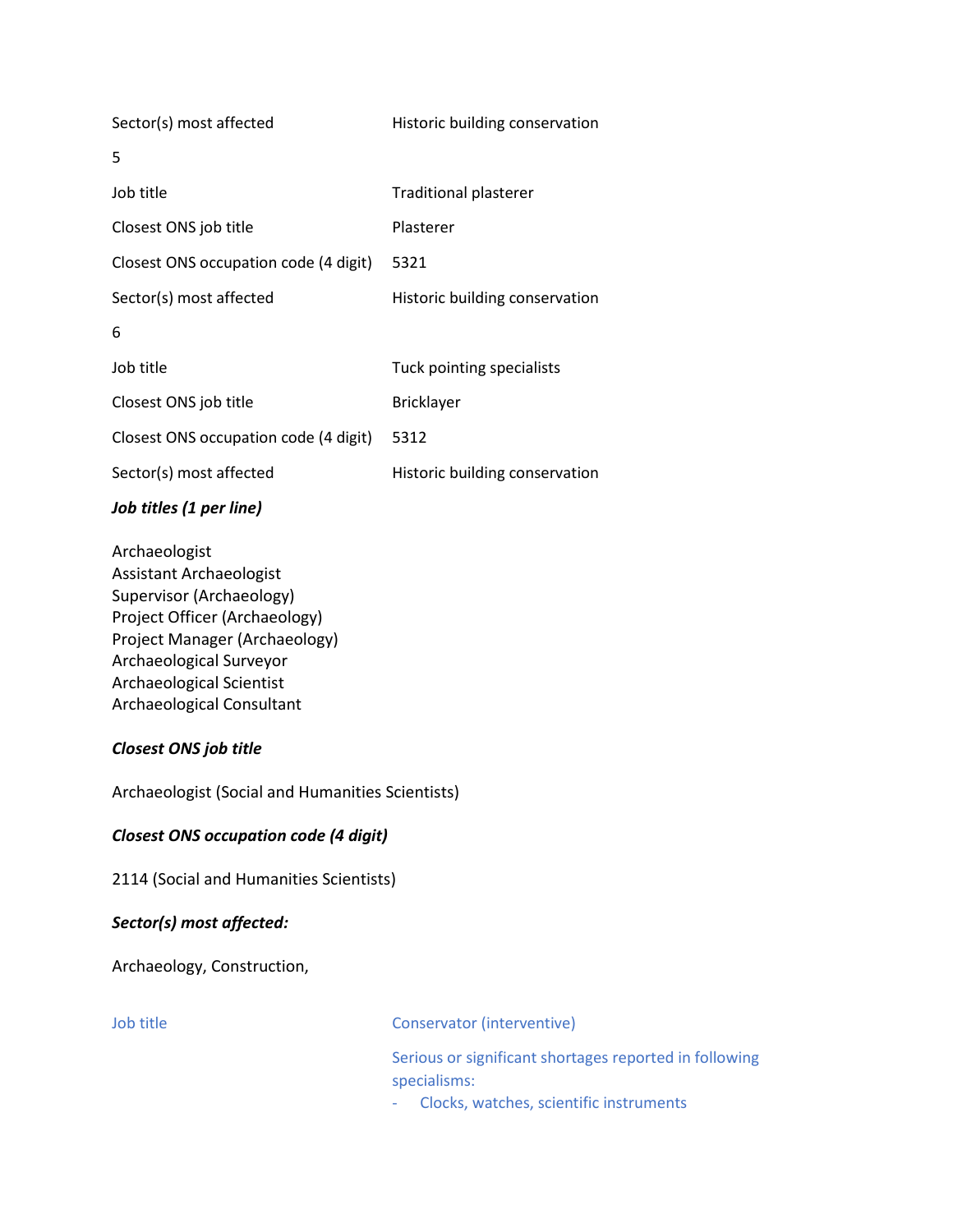|                                       | <b>Furniture and wood</b><br>$\overline{\phantom{a}}$<br><b>Gilding and decorative surfaces</b><br>٠<br><b>Metals</b><br>Paintings<br>$\sim$<br>Photographic materials<br>$\blacksquare$<br><b>Stained glass</b><br>٠<br><b>Textiles</b><br><b>Time-based media</b>                                                                                            |
|---------------------------------------|----------------------------------------------------------------------------------------------------------------------------------------------------------------------------------------------------------------------------------------------------------------------------------------------------------------------------------------------------------------|
| Closest ONS job title                 | Conservator                                                                                                                                                                                                                                                                                                                                                    |
| Closest ONS occupation code (4 digit) | 2452                                                                                                                                                                                                                                                                                                                                                           |
| Sector(s) most affected               | Conservation; museums, archives & libraries                                                                                                                                                                                                                                                                                                                    |
| 10                                    |                                                                                                                                                                                                                                                                                                                                                                |
| Job title                             | Conservator (preventive)                                                                                                                                                                                                                                                                                                                                       |
|                                       | Significant shortages reported in following specialisms:<br>Clocks, watches and scientific instruments                                                                                                                                                                                                                                                         |
| Closest ONS job title                 | Conservator                                                                                                                                                                                                                                                                                                                                                    |
| Closest ONS occupation code (4 digit) | 2452                                                                                                                                                                                                                                                                                                                                                           |
| Sector(s) most affected               | <b>Conservation; museums</b>                                                                                                                                                                                                                                                                                                                                   |
| 11                                    |                                                                                                                                                                                                                                                                                                                                                                |
| Job title                             | Conservator (scientific/analytical)                                                                                                                                                                                                                                                                                                                            |
|                                       | Serious or significant shortages reported in following<br>specialisms:<br>Digital media<br><b>Furniture and wood</b><br>٠<br><b>Gilding and decorative surfaces</b><br><b>Metals</b><br>÷<br><b>Modern materials</b><br><b>Paintings</b><br>٠<br>Paper<br>٠<br>Photographic materials<br>Stone and wall paintings<br>٠<br><b>Archaeological materials</b><br>٠ |
| Closest ONS job title                 | Conservator                                                                                                                                                                                                                                                                                                                                                    |
| Closest ONS occupation code (4 digit) | 2452                                                                                                                                                                                                                                                                                                                                                           |
| Sector(s) most affected               | Conservation; museums, archives & libraries                                                                                                                                                                                                                                                                                                                    |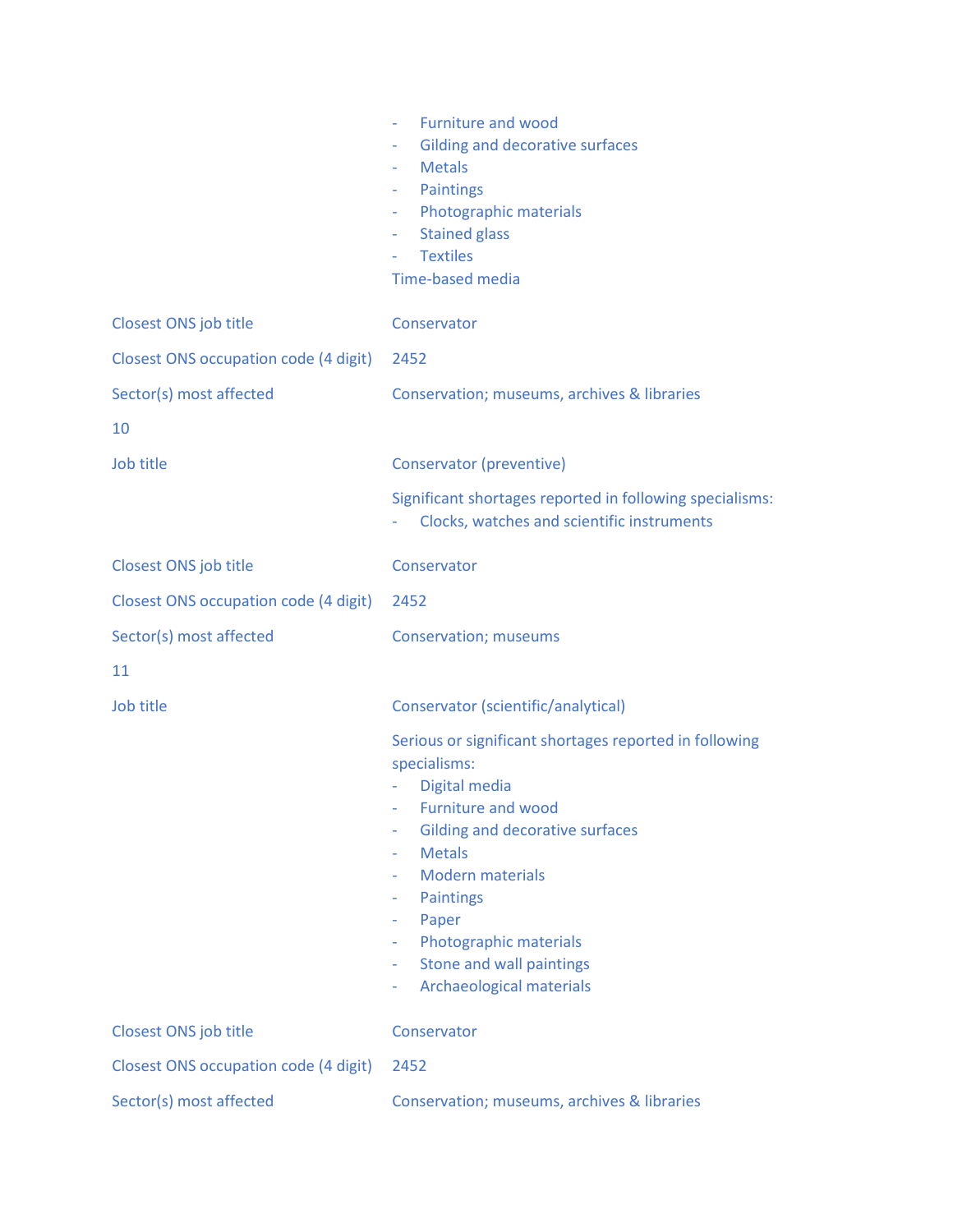If there are more than 10 jobs in shortage, please use this space to provide the job titles, closest ONS job title, ONS occupation code and sector most affected as above.

## **3. What do you think are the main reasons for job shortages (answered in the question above), and or wider shortages in the sector(s)? (Not to exceed 500 words).**

In England more than 500,000 historic buildings are estimated to be listed as nationally import many more historic buildings are of traditional construction. They constitute a vital part of the historic environment and shape significantly our local communities' sense of place. However, they require specialists for their proper conservation. Unfortunately, in the historic buildings conservation sector there is currently a shortage in national capacity, as higher wages in the general building sector are drawing conservation craftspeople away from heritage work, where pay is lower.

There has been a recent decline in the number of higher education conservation courses on offer in the UK, which is likely to increase skills shortages and gaps. We believe that economic considerations – weighing student numbers against costs to acquire appropriate facilities and equipment – has contributed to this decline. Closures include the prestigious V&A and RCA conservation postgraduate training programme and the Textile Conservation Centre at the University of Southampton. Most recently, in 2017 Camberwell College of Arts announced the suspension for recruitment for its MA in Conservation. There has been a long term lack of funding to ensure that training is available to support many heritage craft skills.

For archaeology, we highlight the figures submitted by the Chartered Institute for Archaeologists: In 2013, the number of archaeologists working in the UK hit a 15 year low. However, since 2014 the whole sector has increased by over 50%, for those working in the construction section this has been almost 100%, as development rates and infrastructure spending have shot up above pre-financial crisis levels. In addition, a number of flagship national infrastructure projects with significant archaeological implications have driven acute demand. These projects include Crossrail, EA One cable route for North Sea wind farms, the A14 improvements, and High Speed 2. There are now more archaeologists working in the UK commercial archaeology sector than ever before (an estimate of 4,908 in the roles highlighted in this response). This is a growth of 12.8% in the financial year 2017-18. The commercial sector also grew by 13.2% in the year 2016-17. The majority of archaeological businesses report that they are expecting to expand significantly in the next year (2018-19).

#### **4. Please explain what measures have been taken to reduce shortages in the sector as informed by your members and or research. (Not to exceed 500 words).**

In the historic building conservation sector, several training and apprenticeship programmes have been set up. Examples include Trailblazer apprenticeships, grants dedicated to apprenticeships (e.g. funded by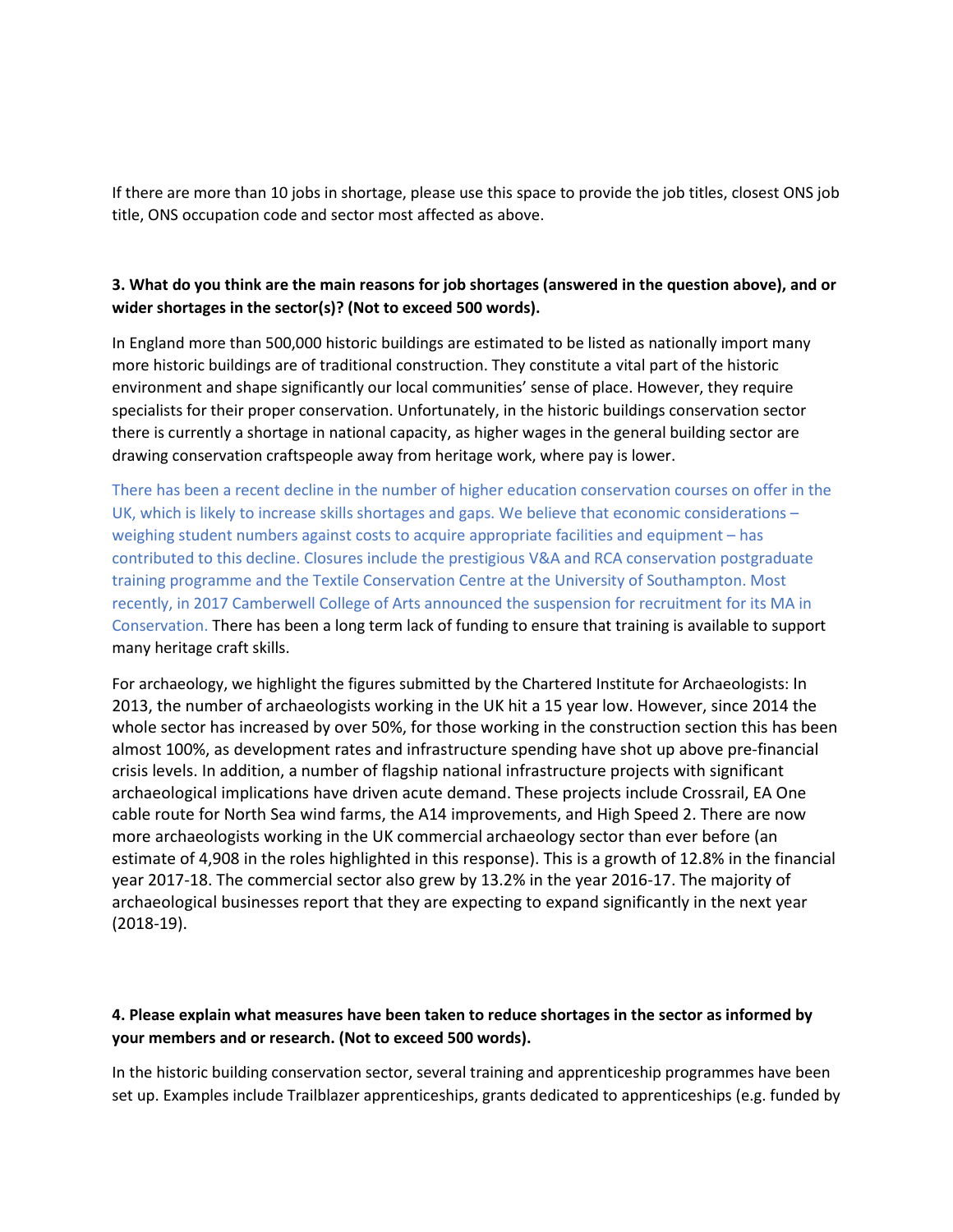ICON, the Institute of Conservation), and specific programmes like the Building Craft Programme set up by the Prince's Foundation and The Institute of Conservation's (Icon) Tru Vue Grants Programme to support continuing professional development in conservation of moveable heritage.

In the archaeological sector, the Chartered Institute for Archaeologists reports that the sector has responded with an extensive expansion in domestic training programmes but has not been able to cope with the increase in three years and will certainly continue to see the rate of growth outpace ability to train new archaeologists top fill the potential 1000+ jobs required in the next year. Limitations on the ability to recruit such high numbers from the UK labour market include the fact that the majority of archaeological contractors are small businesses who have not been realistically able to engage with government training programmes like Trailblazer. Additionally, many UK university archaeology students lack practical skills required to enter the jobs market. This is due to archaeology being perceived and taught as a 'general interest' subject for many students, rather than a vocational career option. The sector is working to increase opportunities to pursue vocational degrees, but this process has lagged behind demand.

There are also significant shortages for the skills needed to restore historic vehicles and a trailblazer scheme has been established there.

Icon works with partners to run internships that are fully-funded and underpinned by professional conservation standards. Since 2006, Icon has successfully managed over 125 full time, one year internships in the full range of conservation specialisms (in moveable heritage) supported by hosts in public, private and charitable establishments across the UK. 96% of Icon interns are still employed or enrolled on training courses in the heritage sector.

Building construction sectors have taken steps and the NFB will be providing evidence.

## **5. Have these measures worked, if not why? (Not to exceed 500 words).**

Training programmes and apprenticeships schemes introduced in the heritage sector have increased the number of specialists, however they are still not enough to cover the national demand.

In the archaeological sector, the Chartered Institute for Archaeologists notes that these measures have contributed to meeting 65% of the unprecedented job demand over the last four years, the other 35% being covered by EAA workers coming to the UK to fill the gaps. This rapid growth is beyond anything ever seen in archaeology. Records going back to 1922 have never shown such rapid growth in the profession.

There are also very large historic building restoration programmes, with the Palace of Westminster, Buckingham Palace, Clandon Park, Glasgow School of Art, Wentworth Woodhouse are planning concurrent major works. This will be on top of normal demand.

# **6. Are the jobs that you have said are in shortage, open to eligible workers from the Tier 2 pointsbased visa system?**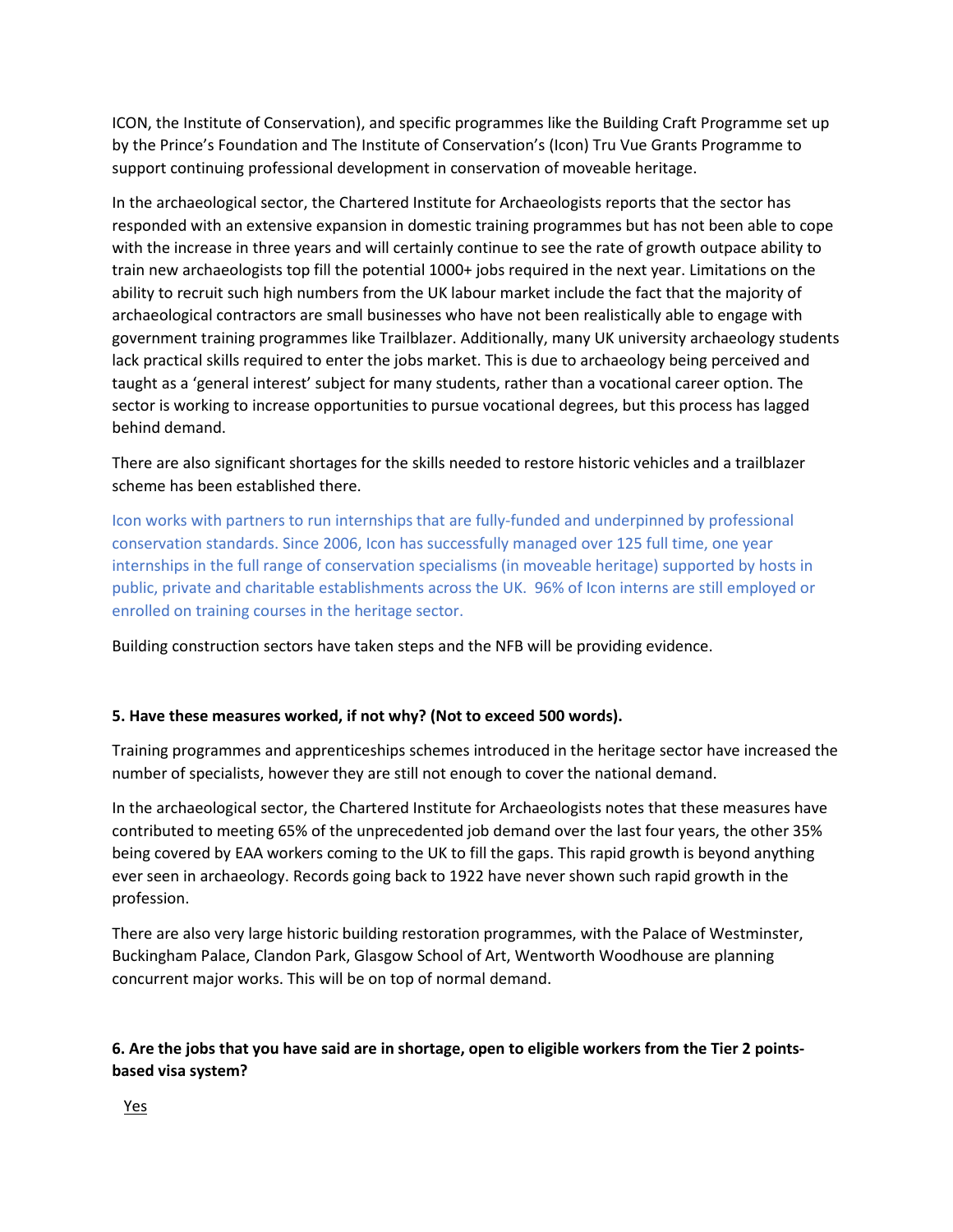No, the majority are not eligible as they will mostly fall beneath the proposed salary threshold for current Tier-2 visa eligibility. See our briefing for full details [https://www.theheritagealliance.org.uk/tha-website/wp-content/uploads/2018/03/THA-](https://www.theheritagealliance.org.uk/tha-website/wp-content/uploads/2018/03/THA-Immigration-Briefing.pdf)[Immigration-Briefing.pdf](https://www.theheritagealliance.org.uk/tha-website/wp-content/uploads/2018/03/THA-Immigration-Briefing.pdf)

#### **7. If known, how many workers from outside of the UK have been recruited using the Tier 2 pointsbased visa system in the past 12 months, stating the job titles. (Not to exceed 500 words).**

In the archaeological sector, no archaeologists are known to have been recruited using the Tier 2 visa system in the last 12 months. Only three archaeologists have been recruited in the last few years. This year that number has dropped to two with one gaining permanent leave to remain. Possibly dropping to one next year as another will be eligible for permanent leave to remain.

## **8. If you have supporting evidence such as survey results from members please attach here. Please remember to omit sensitive details before attaching.**

Aitchison, K., 2013. Conservation Labour Market Intelligence 2012-13. Icon: The Institute of Conservation. Available online at:

[https://icon.org.uk/system/files/documents/conservation\\_labour\\_market\\_intelligence\\_2012-13\\_0.pdf](https://icon.org.uk/system/files/documents/conservation_labour_market_intelligence_2012-13_0.pdf)

Evidence refereed to throughout this submission is drawn predominantly from the *Archaeological Market Survey* (Commissioned by CIfA and FAME, with research undertaken by Landward Research). The 2017/18 report is currently in production. This research can be accessed here: <https://www.archaeologists.net/profession/profiling>

The 2016 Historic England report *National Infrastructure Development and Capacity 2015-33: An Assessment* can be accessed here:<https://research.historicengland.org.uk/Report.aspx?i=15848>

# **9. If you have any other information that might be useful for our call for evidence please use the space below to explain (Not to exceed 500 words).**

The Heritage sector is highly skilled but low paid. While a key aim is to attract UK workers into roles by driving up wages not all the many charities in the heritage sector will be able to do this and it is likely to lead to fewer jobs and work going undone with a knock on effect of damaging the historic environment. The highly damaging nature of a £30,000 salary threshold is demonstrated by our attached survey results. [https://www.theheritagealliance.org.uk/tha-website/wp-content/uploads/2018/03/THA-](https://www.theheritagealliance.org.uk/tha-website/wp-content/uploads/2018/03/THA-Immigration-Briefing.pdf)[Immigration-Briefing.pdf](https://www.theheritagealliance.org.uk/tha-website/wp-content/uploads/2018/03/THA-Immigration-Briefing.pdf)

No